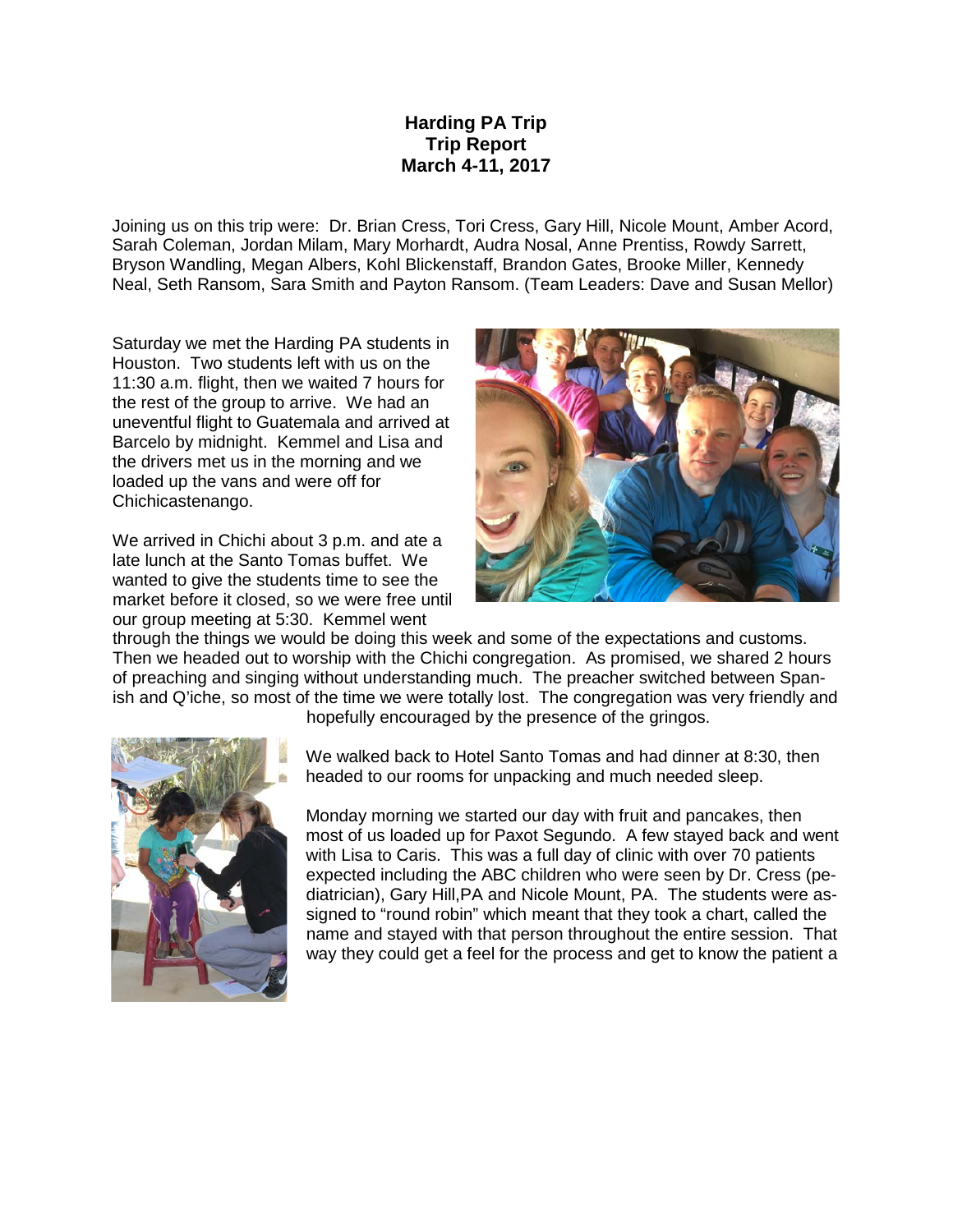little. We had 4 strong translators, but several of the students had enough Spanish to suffice.

We arrived back at the hotel around 5:30 which gave us a few minutes of rest before dinner at 6:00. After dinner we gathered for information and devotional. David gave the devotional thoughts.

Tuesday morning we gathered at 7 a.m. for breakfast of eggs and hot dogs, then headed out to 4 locations: Clinica Caris, Saquilla, Patzite and Pacaja. Kohl set a record by pulling 12 teeth! (he is pre-dental major). It was a dusty day with many ABC students waiting to be seen. We got back to the hotel at 5 and we had a few minutes to catch up on email before dinner at 6. The wifi at the hotel is iffy at best. Usually it doesn't work at all.



Seth gave our devotional thoughts Tuesday night encouraging us to remember that although we cannot make things perfect, we can make them better. Rowdy led us in some devo songs and we went to our rooms to pack. A large crowd coming to Hotel Santo



Tomas necessitated us moving to Casa Del Reye the next morning.

Wednesday we broke into two groups, the smaller going to Caris, the majority of us went to Chuchipaca where we saw mostly ABC students.

One interesting patient was treated at Caris who had gone to the witch doctor with pregnancy complications. The witch doctor told her the problem was that she



was carrying an animal baby. They were able to assure her (by taking an ultrasound) that her baby was indeed fine (and human!). In fact, the baby cooperated by waving during the ultrasound, further reassuring mom.

We arrived at the new hotel about 5 pm where our luggage waited for us in the lobby. Having never seen this hotel before, we were greatly impressed with the grounds and rooms. We had heard that the food was good, the that was indeed the case. This restaurant serves a nice buffet with lots of choices. Rowdy was in charge of the devo and encouraged us to serve, know who we serve, and know why we serve. This group likes to sing, so we sang for 20 minutes or so. Before we closed for the night, Seth Ransom asked Kemmel and Lisa what they, as students, could do to be a blessing to HTI. They responded with several good ideas.

Thursday morning was bright and beautiful with a glorious view of the city from the high vantage point of this hotel. We had a sumptuous breakfast buffet and loaded up to head out to Caris and Mactzul Primero. Once again we were welcomed warmly, worked steadily until 4 pm. then back to the hotel for the last night in Chichi. Bryson Wandling was in charge of the last night devo, then we sang for another 30 minutes - this group loved to sing!

Friday morning we were on our way to Antigua where we said goodbye to the team. This was a special group of people who have the potential to do great things for God and humanity.